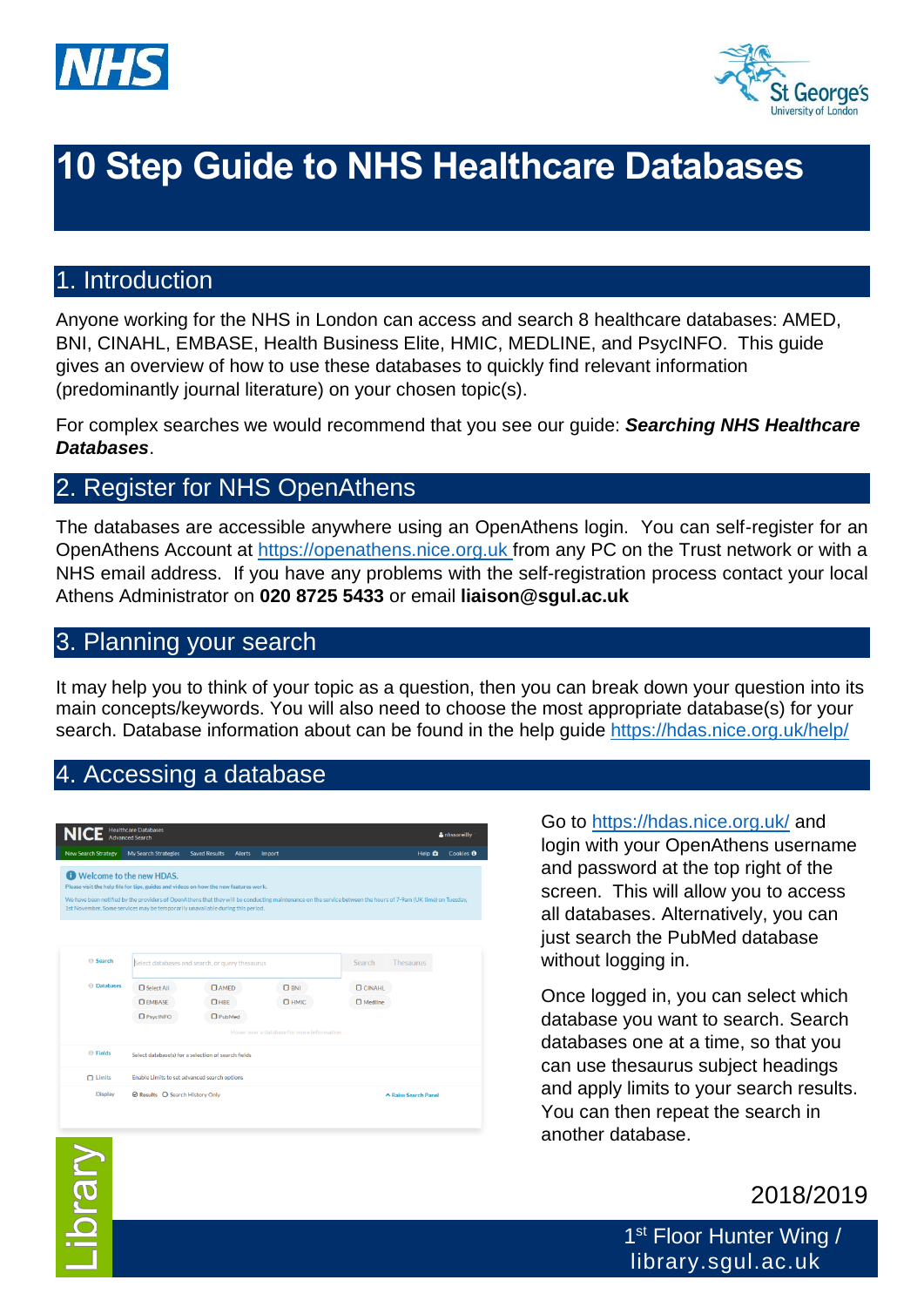#### 5. The search screen

Whichever database you access, the search screen will look similar to the one below:

| 1              | <b>O</b> Search                                               |                                 | Select databases and search, or query thesaurus | Search<br><b>Thesaurus</b><br>$\overline{4}$ |                                  |  |
|----------------|---------------------------------------------------------------|---------------------------------|-------------------------------------------------|----------------------------------------------|----------------------------------|--|
|                | <b><i>O</i></b> Databases                                     | $\Box$ Select All               | $D$ AMED                                        | $\Box$ BNI                                   | $O$ CINAHL                       |  |
|                |                                                               | <b>O</b> EMBASE                 | $\Box$ HBE                                      | $D$ HMIC                                     | $\blacksquare$ Medline           |  |
|                |                                                               | $\Box$ PsycINFO                 | $\Box$ PubMed                                   |                                              |                                  |  |
|                |                                                               |                                 |                                                 | Hover over a database for more information   | 5                                |  |
| $\overline{2}$ | <b>O</b> Fields                                               | ti Title<br>ab Abstract         | au Author                                       | is ISSN<br>jn Journal Name                   | <b>▼ More Fields</b>             |  |
|                | $\Box$ Limits<br>Enable Limits to set advanced search options |                                 |                                                 |                                              |                                  |  |
| 3              | <b>Display</b>                                                | ◎ Results ○ Search History Only |                                                 |                                              | 6<br><b>▼ Lower Search Panel</b> |  |
|                |                                                               |                                 |                                                 |                                              |                                  |  |

1 – **Search box** - enter the first keyword or phrase you selected when planning your search – **do not** type in whole sentences or words such as 'in' 'of' etc. (See step 7 for **combining searches**).

- 2 **Fields** allows you to specify which fields are searched, e.g. author, title.
- 3 **Limits** to apply to a search, e.g. English language, dates.
- 4 **Thesaurus** select this button to run a search for subject headings.
- 5 **Search** select this button to run a basic or keyword search.
- 6 **Databases** to select a database.

#### **N.B. the options in 2 and 4 vary between databases.**

Search results are displayed below the search screen. You can view details of articles individually by clicking on their links. If an article is available online it will have a '**Full text available'** link will be displayed below the entry.

**Syntax troubleshooting** – this feature will highlight any search strategy errors.

|          | <b>Current search strategy:</b>   Name this strategy<br>Database(s) | <b>Search Term</b>                                      | Save Strategy          |      |                       |
|----------|---------------------------------------------------------------------|---------------------------------------------------------|------------------------|------|-----------------------|
| $\Box$ 1 | Medline                                                             | diabetes                                                | View Results (393,181) | Edit | m                     |
| $\Box$ 2 | Medline                                                             | (exercise).ti,ab                                        | View Results (203,331) | Edit | 血                     |
| $\Box$ 3 | Medline                                                             | $(1$ AND $2)$                                           | Viewing (11,000)       |      | 面                     |
| $D$ All  | <b>Rerun Searches</b>                                               | @ AND OOR Combine Delete Selected<br>$Copy \rightarrow$ |                        |      | <b>Export Options</b> |

You can also combine searches, and edit search lines.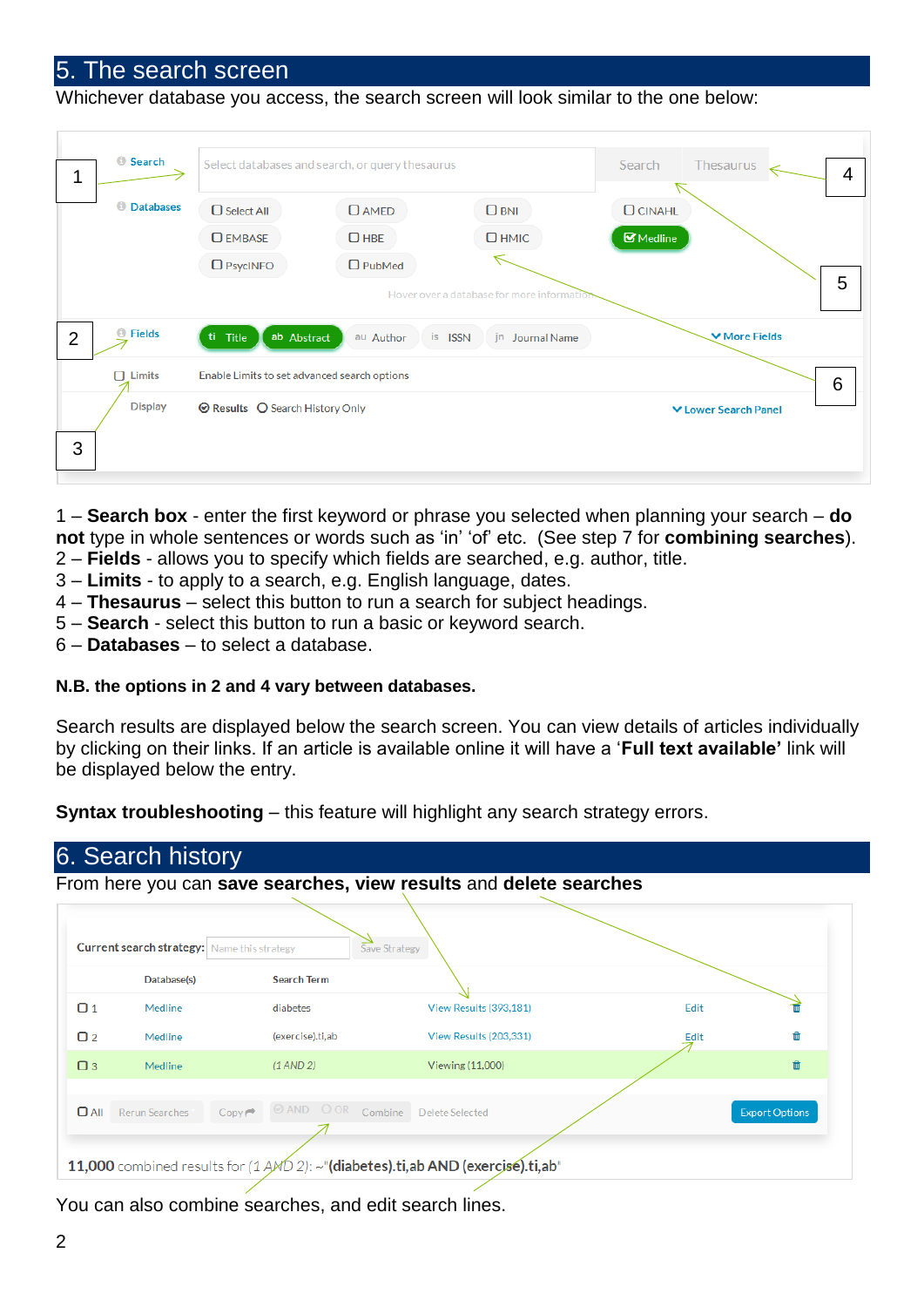## 7. Combining searches

Tick the boxes of the lines of the searches you wish to combine (e.g. 1 and 2) and then select AND or OR using the logic below, before clicking on **Combine**:

| stress OR anxiety         | $\bullet$ | Documents that discuss<br>either stress or anxiety       |
|---------------------------|-----------|----------------------------------------------------------|
| stress <b>AND</b> anxiety | A<br>S    | Documents that discuss<br><b>both</b> stress and anxiety |

#### 8. Saving searches and results

To save a search use the **Current search strategy** field to give your search a name, then click the **Save Strategy** button.

| Current search strategy:   Name this strate<br>Save Strategy |                       |                    |                      |  |                         |      |                       |
|--------------------------------------------------------------|-----------------------|--------------------|----------------------|--|-------------------------|------|-----------------------|
|                                                              | Database(s)           |                    | <b>Search Term</b>   |  |                         |      |                       |
| $\Box$ 1                                                     | Medline               |                    | (diabetes).ti,ab     |  | View Results (393,181)  | Edit | 齒                     |
| $\Box$ 2                                                     | Medline               |                    | (exercise).ti,ab     |  | View Results (203,331)  | Edit | 齒                     |
| $\Box$ 3                                                     | <b>Medline</b>        |                    | $(1 \text{ AND } 2)$ |  | Viewing (11,000)        |      | 面                     |
| $\Box$ All                                                   | <b>Rerun Searches</b> | $Copy \rightarrow$ | <b>OAND OOR</b>      |  | Combine Delete Selected |      | <b>Export Options</b> |

You can also save individual articles by ticking the box(es) on the left hand side and then clicking the **Add to Saved** button.

| Medline<br>1/393,180<br>1.51 seconds                                                              |                                                                                                             |                          |
|---------------------------------------------------------------------------------------------------|-------------------------------------------------------------------------------------------------------------|--------------------------|
| Add 1 to Saved<br>$\Box$ All on this page                                                         | View: 10 25 50 100<br>Sort:<br><b>Expand Full-Text</b><br>Show Abstracts Titles Only<br>Unsorted            | $\overline{\phantom{0}}$ |
|                                                                                                   | 1 2 3 4 5 6 7 Next >                                                                                        |                          |
|                                                                                                   | $\boxtimes$ 1. Diabetes Risk Calculator: a simple tool for detecting undiagnosed diabetes and pre-diabetes. | $\Box$ $\land$           |
|                                                                                                   | Author(s) Heikes, Kenneth E; Eddy, David M; Arondekar, Bhakti; Schlessinger, Leonard                        |                          |
| Source Diabetes care; May 2008; vol. 31 (no. 5); p. 1040-1045<br><b>Publication Date May 2008</b> |                                                                                                             |                          |
|                                                                                                   |                                                                                                             |                          |

To retrieve saved searches click on **My Search Strategies** at the top of the screen. To retrieve saved results use **Saved Results**.